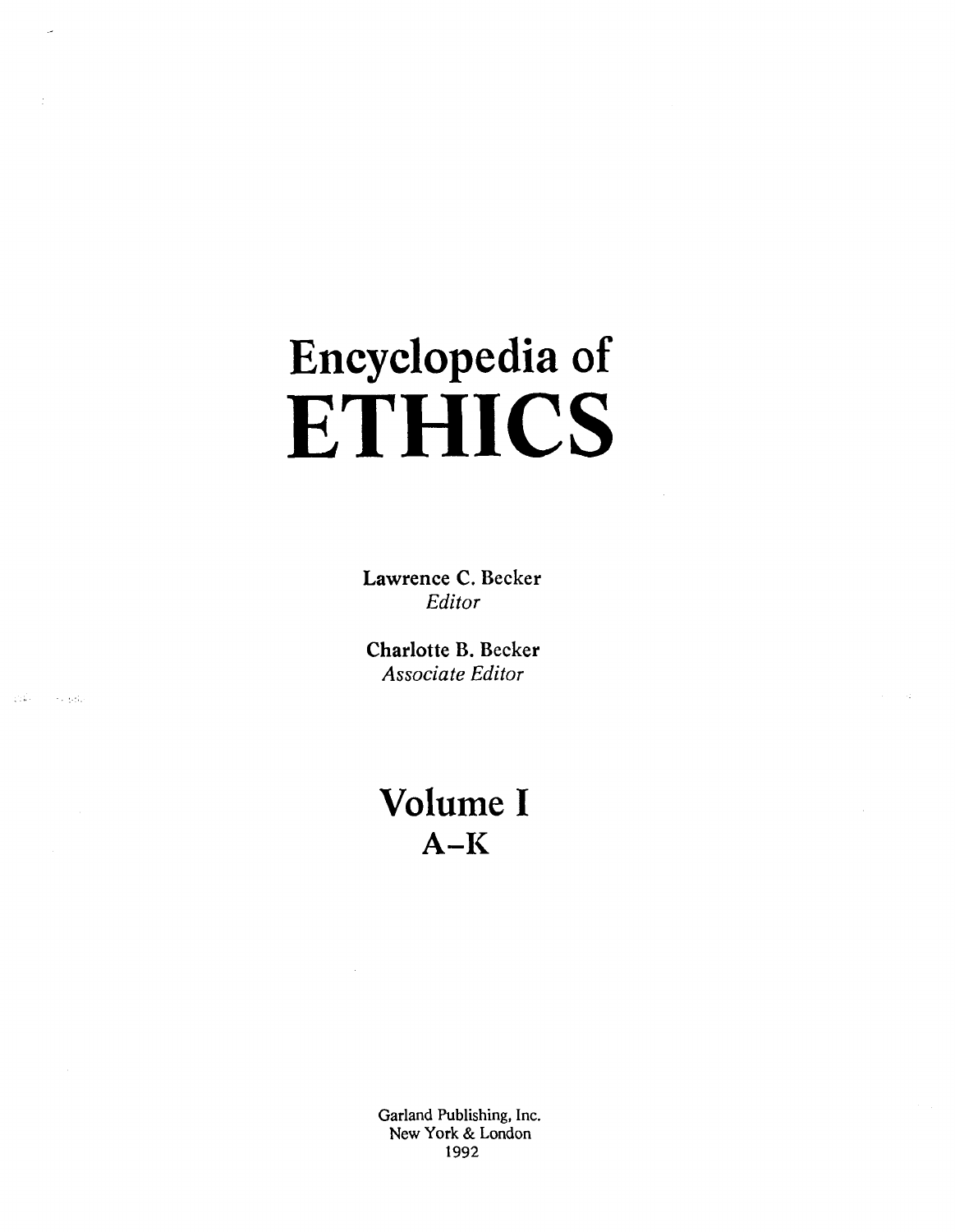### **Gewirth, Alan (I 9 12-** )

**In** a century driven by moral skepticism, a disinterest **insystematicphilosophy,and** a reluctance, until recently, to apply philosophical analysis to practical problems, Alan Gewirth has set forth a powerful moral vision that is rationally compelling, is systematic, and applies to a wide range of individual, social, political, and legal problems.

Educatedat Columbia Universityin the 1930s, Gewirth has taught at the University of Chicago since 1937. Following military service in World War 11, he resumed teaching at Chicago in 1947. In 1 97 5 he was named the Edward Carson Waller Distinguished Service Professor of Philosophy and, in that same year, was elected to the American Academy of Arts and Sciences.

Gewirth's published works range from ancient philosophy to the philosophy of science. They are concentrated, however, in three main areas: Descartes' (1596-1650) theory of knowledge; Marsilius of Padua (d. 13421) and medieval political philosophy; and moral theory. His original work in ethics **began** appearing in the 1960s in a series of interrelated articles. That work can be found fullydeveloped in *Reason and Morality* (1978) and *Human Rights: Essays on lustification and Applications* (1 982).

Working in the rationalist tradition, Gewirth addresses head-on the most important and difficult question in ethics-whether a substantial moral principle can be rationally justified-by constructing an intricate, unrelenting web of arguments that proceed from nonmoral, factual premises to normative, prescriptive conclusions. Those conclusions purport not simply to be true, moreover, but to be true in the most compelling sense, namely, that their denial leads to selfcontradiction. Thus if it succeeds, the argument constitutes a noncircular resolution of the "isought" problem.

atal e

designed discuss

a provincia de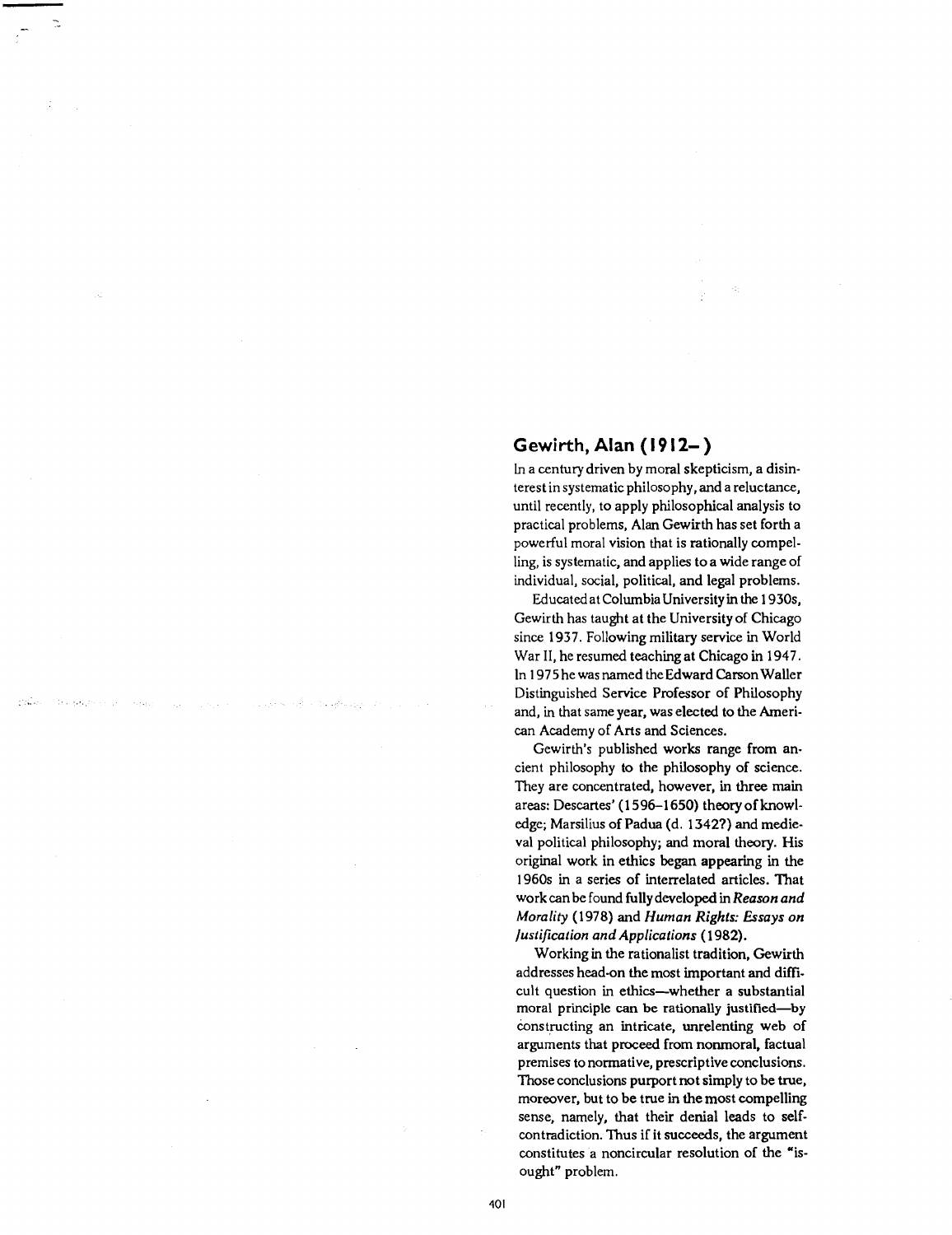#### GEWIRTH, ALAN

بترون والأول

Perhaps the most original and important part of Gewirth's theory is what he calls its "dialectically necessary method."Taking human action as the basic subject matter of ethics in that ethics has as its primary function the justification and prescription of rules for human conduct, Gewirth explicates the normative structure of human action from the perspective of the actor or agent. This indirect method of justification is thus 'dialectical" -justification takes place within the phenomenon of human action, proceeding from the beliefs and claims of the agent---but "necessary"-those beliefs and claims are inherent, if only implicitly, in the normative structure of conative action, a necessary feature of the human condition, and are replete with normative implications. Inits full scope, then, theargument is a long and complex unpacking of the necessary content and normative implications of human action, first as they apply to the agent, then to others. Yet inits premises, theargument depends only upon the internal perspective of the agent, not upon other-regarding sentiments or motives, intuitions, prudential consent, or any other such devices.

In barest outline, Gewirth argues that agents, in acting, implicitly but necessarily make claims about themselves, claims they must admit, on painof self-contradiction, apply not only to themselves but to all others as well. And what are those claims? Here the argument has shifted slightly but importantly over the years. In an earlier version, Gewirth argued that all conative action exhibits the generic features of voluntariness and purposiveness in that it proceeds, at least by impIication, from some choice and toward some seeming good; and that because this good justifies the act to the agent, he is involved, again by implication, in making a right-claim to perform it. But this 'voluntariness and purposiveness which every agent necessarily has in acting, and which he necessarily claims as rights for himself on the ground that he is a prospective agent who wants to fulfill his purposes, he must aIso, on pain of self-contradiction, admit to be rights of his recipients." who are relevantly similar to him in being prospective agents. From here Gewirth went on to derive rights against coercion and harm, reflecting the respective generic features of action, voluntariness and purposiveness.

In later versions, however, the agent, by his action, is said to claim not only the right to act voluntarily and purposively but the right to have 'as necessary goods the proximate general necessary conditions of his acting to achieve his purposes." Those "necessary goods" translate into rights to "freedom and well-being," the latter consisting in having the "general abilities and conditions required for agency." Because those goods are theagent's 'due," others are obligated, on this later version, not simply to not interfere with the agent but, in certain circumstances, to affirmatively assist him in realizing his purposes. The rights Gewirth derives, therefore, are not simply the negative rights of the classical liberal tradition, as in an earlier version, but the positive rights of the modem "supportive state" as well, which he goes on to defend.

In either version, however, the arguments culminate in what Gewirth calls the supreme principle of morality, the Principle of Generic Consistency (PGC): "Act in accord with the generic rights of your recipients as well as of yourself." But unlike the Golden Rule, or Kant's Categorical Imperative, the PGC is substantive, drawing its substance from the normative structure of human action, and is couched in the modem language of rights, not the older language of duties. At this time, it is probably too early to judge the full power and scope of Gewirth's contribution to moral philosophy, although his work. has been the subject of a number of symposia in recent years, and its influence continues to grow, both in philosophy and beyond. **See** also: Duty and Obligation; Kant; Rights.

#### **Bibliography**

**Works by Gewirth** 

- Gewirth. Alan.'EconomicRights." *Philosophical Top***ics 14 (1986): 169-93.**
- -. "Ihe Epistemology of Human Rights." *Social Philosophy and Public Policy* **1 (1984): 1-24.**
- Works by Gewirth<br>Gewirth, Alan. "Economic Rights." *Philosophical Top-<br>ics* 14 (1986): 169–93.<br>**--------**. "The Epistemology of Human Rights." *Social<br>Philosophy and Public Policy* 1 (1984): 1–24.<br>-------. *Human Rights: E Applications.* Chicago: University of Chicago Press. **1982.**